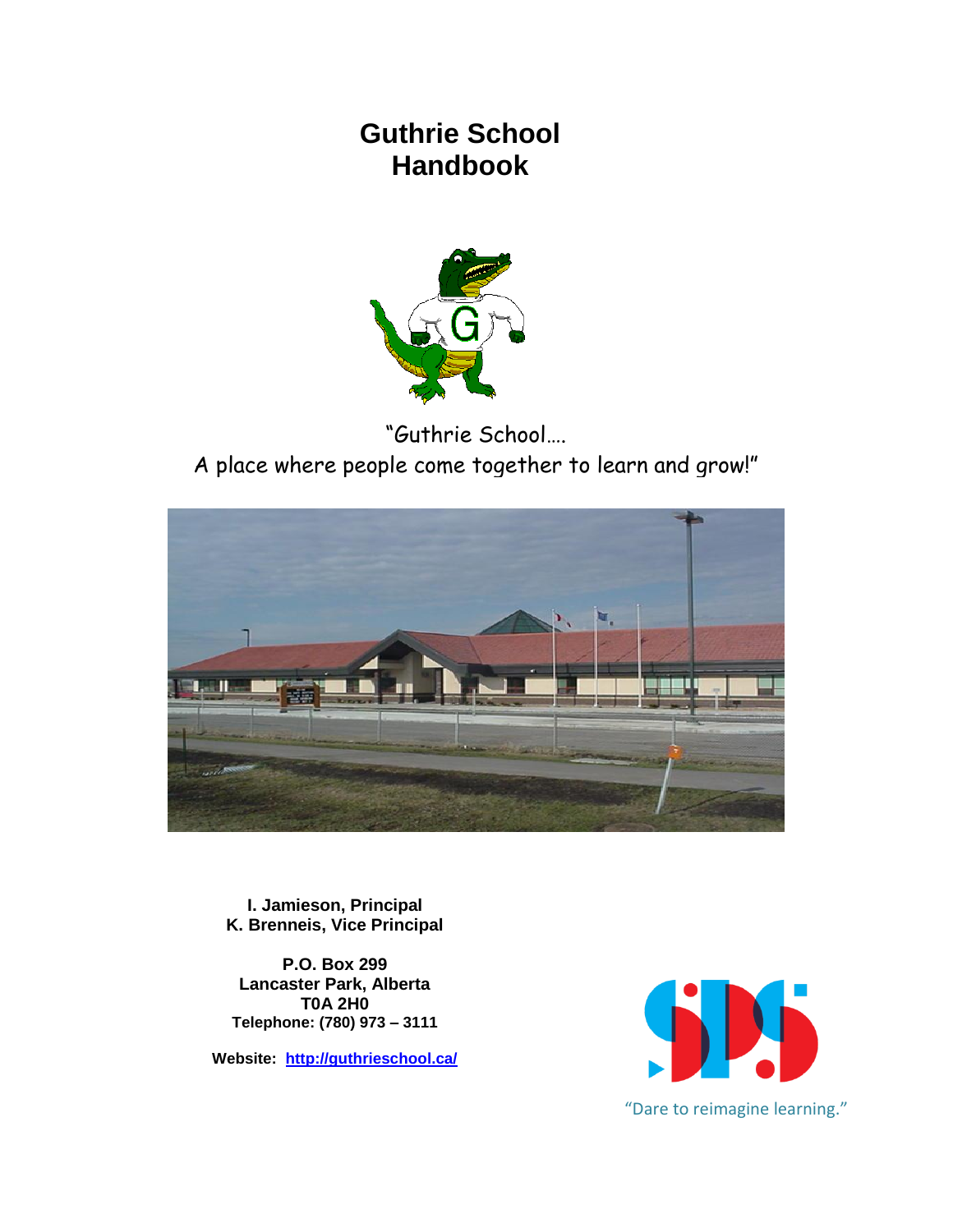# **Principal's Message**

It is my pleasure to welcome everyone to our school for the 2019-2020 school year. Guthrie school has a tradition of strong academic programs with excellent results. As well leadership, citizenship, athletic and artistic skills are fostered in students. We build students with character that become important members of their communities. We recognize that educating our children is a partnership involving community, parents and staff.

Our school places a high priority on success for students, respect for each other and enthusiasm for learning. All those within our building value the safe and caring atmosphere. We uphold an expedient, decisive approach to dealing with matters of concern. This means that matters will not be overlooked, but are addressed with the intent to helping people learn from poor judgment. Consequences are based on maintaining dignity and developing appropriate actions.

Our school operates as a Professional learning community utilizing the power of the collaborative process in making decisions and school improvement. All groups affected help by providing input into the directions set.

Professional development focuses for the upcoming year include;

- Building school and local community
- Differentiated Instruction
- Inquiry Learning
- Character / Citizenship development

Staff will emphasize these areas as well as ongoing work in implementing new hands on unique and varied approaches to teaching curriculum.

We anticipate an exciting year at Guthrie meeting each students' needs and building a strong school community.

Iain Jamieson, Principal

#### **History of Guthrie School**

Guthrie School was named in honour of Air Vice-Marshall Kenneth M. Guthrie. The school was officially opened in September of 1952.

From 1952 to June 1993, Guthrie School was part of the Department of National Defense School District. In September of 1993, Guthrie School amalgamated with Sturgeon School Division, which consists of fourteen schools and serves the needs of over 5,000 students. In 2003 we moved from the old Guthrie School to the "new" beautiful "Natural Light" building. Opening ceremonies were held May 2/03.

#### **Mission Statement**

"Guthrie School…a place where people come together to learn and grow."

Our philosophy supports:

- 1) Inspiring Success
- 2) Building Positive Relationships
- 3) Partnering with our Community
- 4) Mutual Respect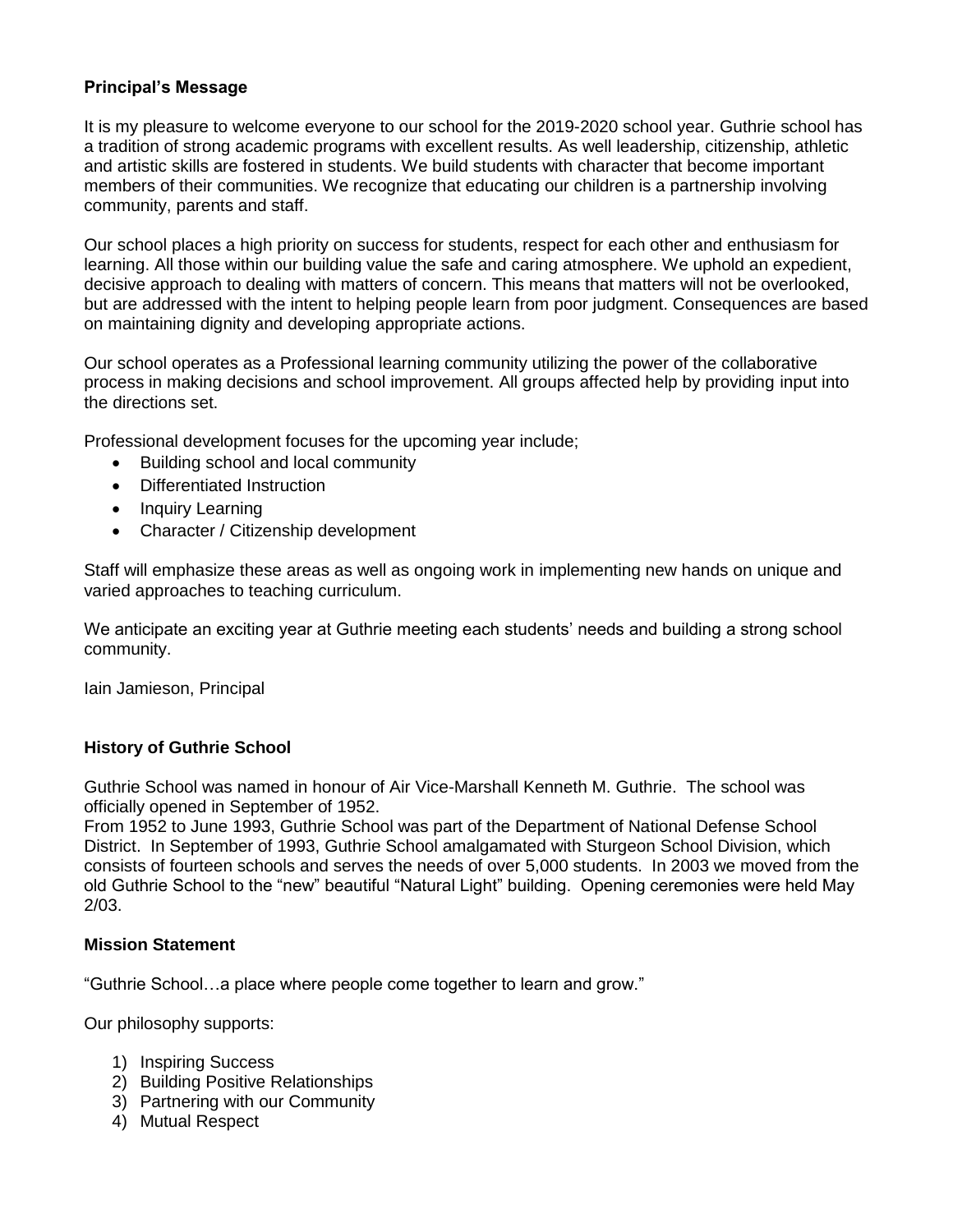# **A Healthy Interactions Community**

Schools in Sturgeon School Division aim to be as open in their dealings as possible and welcome the involvement of community members, especially parents, in a variety of activities. As with all human interaction, concerns will arise. The Healthy Interactions program is intended to help deal with those concerns in a consistent, comprehensive and credible manner.

To ensure that concerns are handled with consistency, comprehensiveness and credibility and that all steps in the process have been taken, a template has been developed. This template will be used throughout the Division and is currently available from Sturgeon Schools and on the Sturgeon School Division website.

The steps in the process as outlined in the template are:

- $\div$  Involvement of the right parties
- ❖ Correctly defining the problem
- Determining the interests of all parties
- Generating Solution alternatives
- Development of an action plan
- Follow-up action

**When problems within a classroom need to be solved, please contact your child's teacher and with the assistance of a healthy interactions template used by Sturgeon School Division, this should resolve most problems, however, additional meetings with administration or other people would be scheduled if required.**

# **School Bells / Blocks**

Students should arrive to the school no more than 15 minutes before the starting time. Supervision of students begins at 8:40 am. Students arriving after announcements have concluded will be considered late and must report to the office for a late slip.

At the end of the day, students should leave the school grounds to arrive home, not remain on the school grounds without supervision.

#### **Bell Schedule – Grades 1 to 9**

| <b>Bells Ring</b> | 8:40 am            |
|-------------------|--------------------|
| Classes begin     | 8:50 am            |
| Block 1           | 08:50 - 09:35 am   |
| Block 2           | 09:35 - 10:20 am   |
| Recess            | 10:20 - 10:33 am   |
| Block 3           | 10:35 - 11:20 am   |
| Block 4           | 11:20 - 12:05 pm   |
| Lunch             | 12:05 - 12:50 pm   |
| Block 5           | 12:55 - 01:45 pm   |
| Block 6           | $01:45 - 02:30$ pm |
| Block 7           | 02:30 - 03:15 pm   |



# **School Calendars**

Please refer to the school homepage<http://guthrieschool.ca/> to access the Guthrie School Calendars and Newsletters for all upcoming important dates and happenings at our school.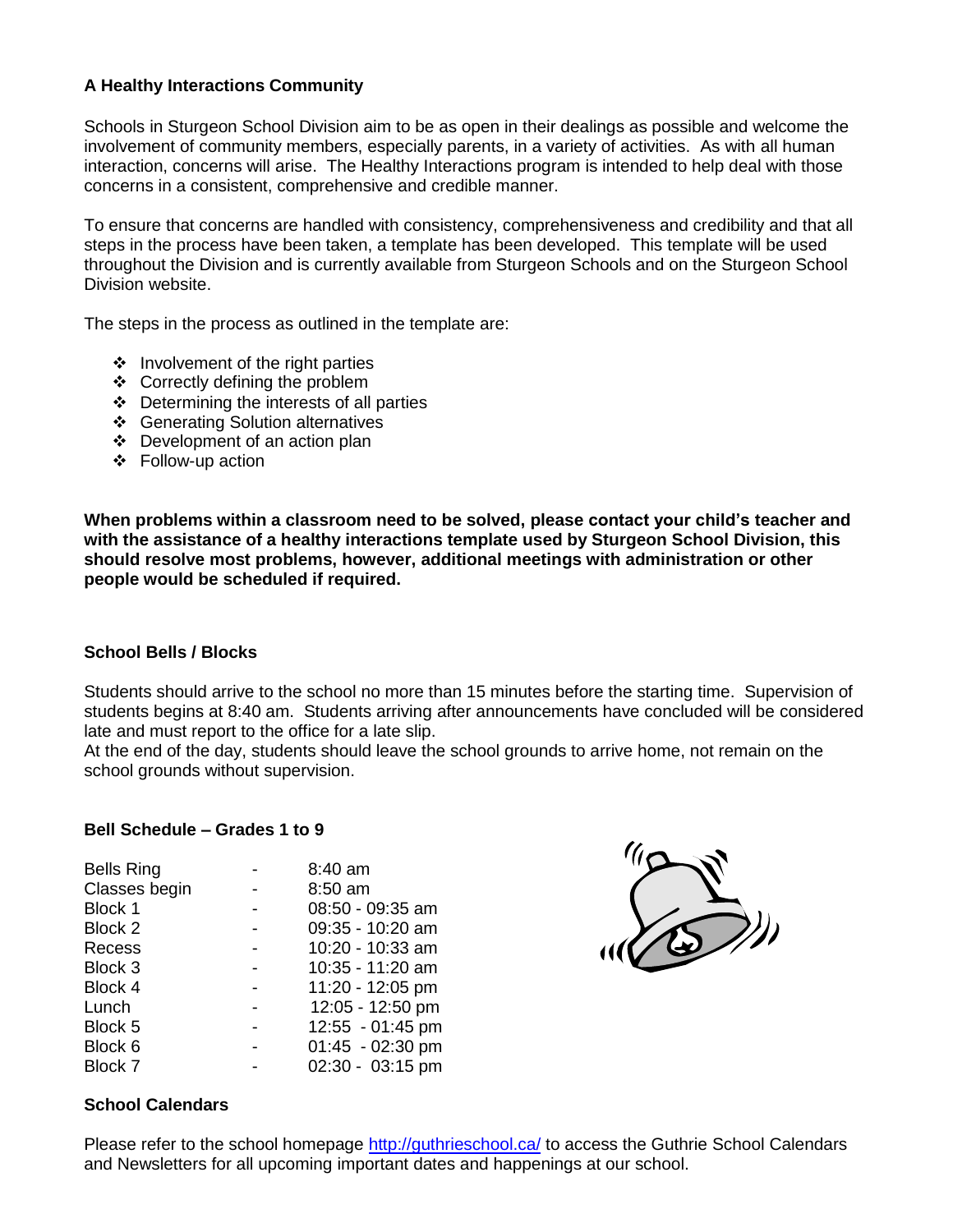# **Philosophy**

Guthrie School operates on the premise that all students have the right to learn and the school environment guides students towards responsible behavior. Guthrie school adheres to the equity, diversity, inclusion and human rights of all people within our building. It is expected that students, while in school or participating in school sponsored activities, behave in an appropriate manner that does not interfere with the rights and privileges of other students. Both home and school must share the responsibility for acceptable student behavior. The school is a location where there is a joint effort to learn, relate and grow. Our quality of success in educating all the children is determined by parent support and student acceptance of his/her own responsibility. The school conduct policy and expectations will be shared with students at the beginning of the year and revisited each term during the year. Parents/Guardians will be directed to the school website.

# **Responsibilities and Dispute Resolution**

#### **Guthrie students are expected to:**

- o attend school regularly and punctually,
- o be ready to learn and actively engage in and diligently pursue the student's education,
- o ensure that the student's conduct contributes to a welcoming, caring, respectful and safe learning environment that respects diversity and fosters a sense of belonging,
- o respect the rights of others in the school,
- o refrain from, report and not tolerate bullying or bullying behaviour directed toward others in the school, whether or not it occurs within the school building, during the school day or by electronic means,
- o comply with the rules of the school and the policies of the board,
- o co-operate with everyone authorized by the board to provide education programs and other services,
- o be accountable to the student's teachers and other school staff for the student's conduct, and
- $\circ$  positively contribute to the student's school and community.

# **Parent / Guardians**

A parent/guardian has the prior right to choose the kind of education that shall be provided to the parent's child, and as a partner in education, has the responsibility to:

- o act as the primary guide and decision-maker with respect to the child's education,
- o take an active role in the child's educational success, including assisting the child in complying with section 31,
- o ensure that the child attends school regularly,
- o ensure that the parent's conduct contributes to a welcoming, caring, respectful and safe learning environment,
- o co-operate and collaborate with school staff to support the delivery of supports and services to the child,
- o encourage, foster and advance collaborative, positive and respectful relationships with teachers, principals, other school staff and professionals providing supports and services in the school, and
- o engage in the child's school community.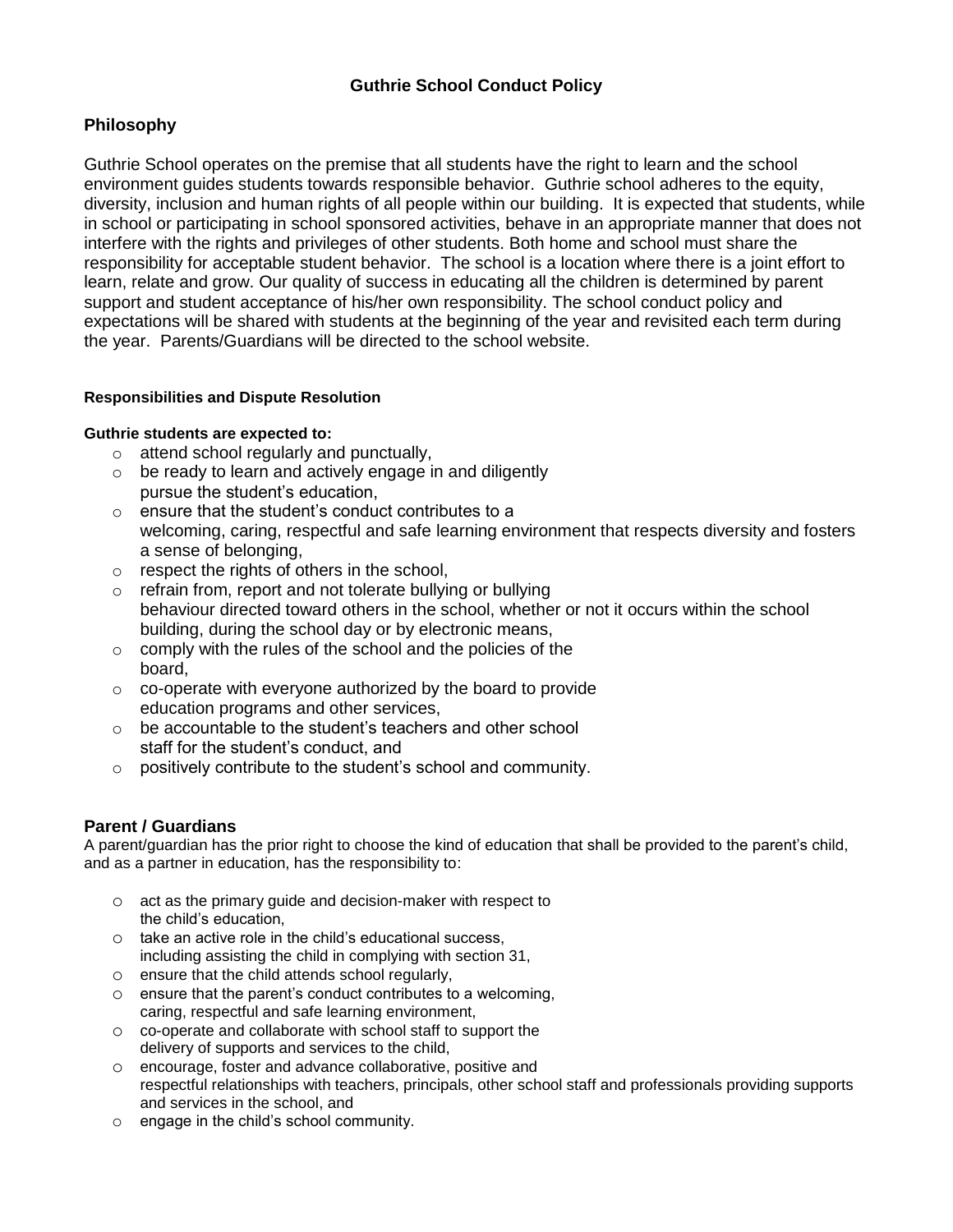# **Staff**

- o teachers reinforce good conduct
- o assist students who seek help to solve problems (eg: conflict resolution)
- $\circ$  when problems occur, a warning is issued, the problem stated and suggestions given on how to improve if needed. Consequences may be assigned.
- $\circ$  Staff deals with minor misconduct and report to the homeroom teacher who records incident.
- $\circ$  The homeroom teacher contacts the parents for support in correcting misconduct.
- $\circ$  Repeated misconduct by individual students is referred to administration/counseling for support.

# **Administration**

- o deal with repeated minor offences or major offences
- $\circ$  repeated offences will require a parent meeting with Administration (vice-principal or Principal) and if helpful, with the classroom teacher or other appropriate staff member
- $\circ$  consequences will be assigned which may be detention / study time, reflection time, removal from the classroom, or community service at the school (eg: weeding, snow removal, cleaning)
- o severe consequences may involve suspension (in school or out of school) with parents involved or request for expulsion to the school board.
- $\circ$  Parents / Guardians will be required to discuss or meet with Administration when a suspension / expulsion occurs.
- $\circ$  if a student persists with behavior problems the administration may ask the parents to seek outside help or refer the student for special services.

# **Minor Offenses**

The following are examples of minor and major offenses but is not a definitive list.

- breaking school rules (removal of hats, taking pictures with personal devices without permission.
- disrespectful language (eg: Put downs, swearing, disrespectful use of social media)
- inappropriate toys at school (eg: toy weapons)
- disrespectful behavior (eg: spitting, teasing, disturbing others work)
- inappropriate dress (eg: T-shirts in poor taste, sheer or provocative clothing)
- poor / dangerous playground behavior (eg: snowballs, tackling)
- consequences to be grade level appropriate

# **Major offences**

- repeated minor offences and referral by staff
- disrespect or defiance towards staff (eg: swearing or refusing to comply)
- use of alcohol, drugs or tobacco on school property or at school events
- willful damage of property
- stealing
- bringing weapons to school (or materials which could be used as such)
- intentional physical injury
- harassment physical, verbal or sexual including through social media
- bullying or cyber bullying which is intentional and repeated
- consequences will be determined by child's history, age, and nature of the offence.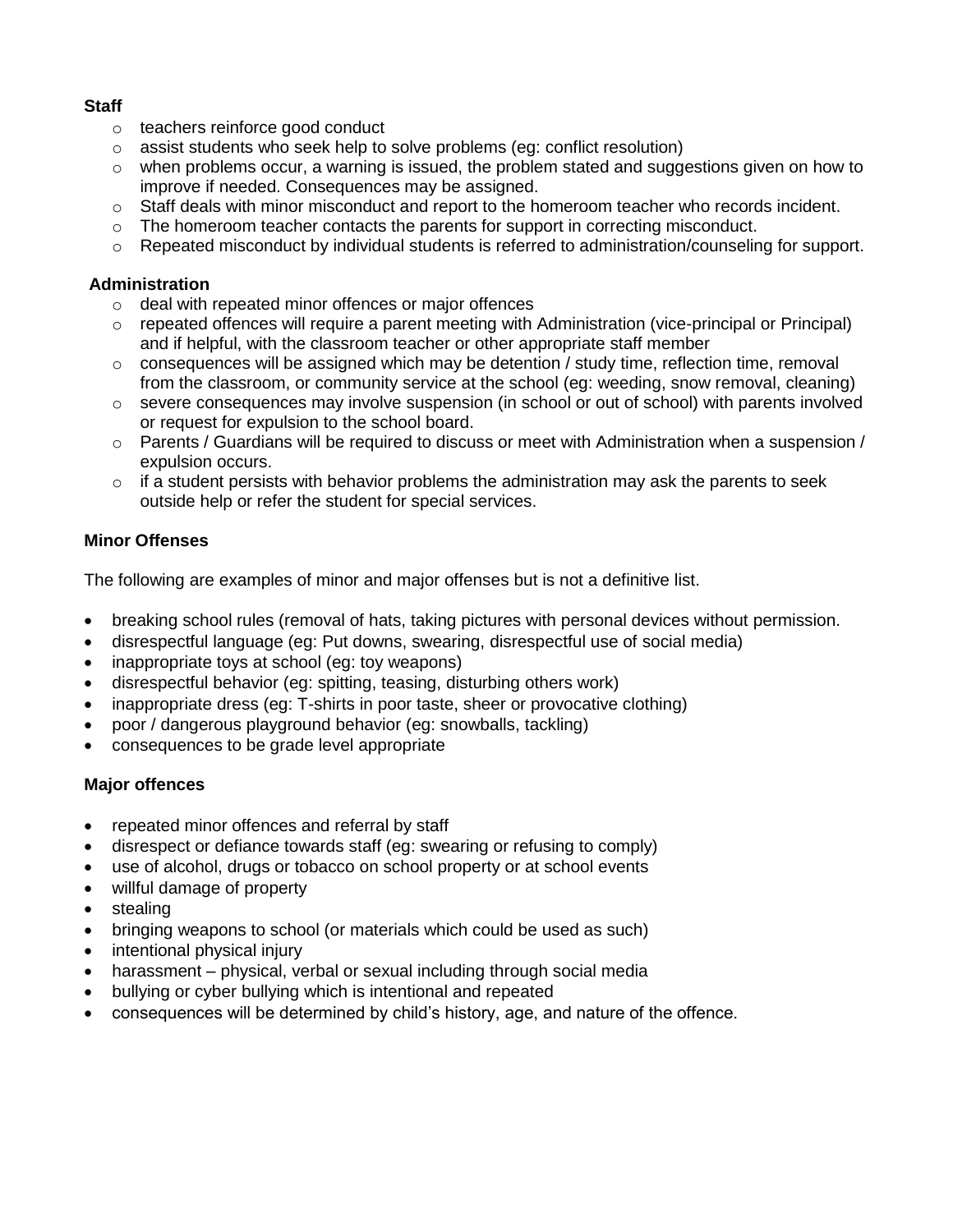# **Volunteers**

Since parents serve as a valuable resource in a child's life, we, at Guthrie School strongly encourage parents and community members to become involved with the education of our students. Please let us know if you can provide assistance or offer yourself as a resource to the school. Call 973-3111. All volunteers are required to have a criminal record check on file with school. Please contact the school for more information.

# **Parents**

The role of the parents is vital in education. No one has more influence in shaping attitudes and establishing the importance of school for their children. Here are a few suggestions for parents in order to help their child instill positive attitudes towards schoolwork and develop good work habits as the year progresses.

- Help your child schedule homework time, showing that it is an important priority that you value.
- Provide a quiet area for your child to complete work.
- Help set up a homework area that has good lighting and materials (pencils, ruler, dictionary).
- Let your child work on his or her own, to develop independence, but also know you're available.
- Be aware that there is a difference between being a resource consultant and hovering over your child with constant advice. Allow your child to experience a growth of knowledge for him or herself.
- Be available to check work if needed and to check whether the assignment has been completed.
- If possible, help your child see how this particular assignment or skill relates to everyday life.
- Everyone learns in a manner suitable for the individual. Therefore, allow your child to work in a manner that is comfortable for him/her.
- Remember, nothing can help like a hug, a smile and a word of approval. Be encouraging and supportive and success for your child will become evident.
- Ask how you can help the school provide a successful education for your child.

# **Early Childhood Services**

The purpose of Kindergarten is to provide learning experiences that meet the diverse needs of children and prepare them for entry into Grade 1. A child is eligible for the Kindergarten program if he/she turns five years old before December 31 of the school year they are registering for. There is a staggered start for students in the first days of September.

# **Assessment Philosophy**

Guthrie School believes that all students should have the opportunity to be successful. Assessment and evaluation should be consistent with a student's abilities and programs and therefore allows for individual flexibility in demonstrating knowledge and skills. Teachers will use a variety of summative and formative assessments to communicate student progress.

# **K & E Grade 8 & 9 (Knowledge & Employability)**

Knowledge and Employability courses work to challenge each student, but also reflect an emphasis on a combination of things such as basic concepts, work habits, study skills, time management, and organization skills. This Knowledge and Employability classroom includes a smaller class size where there is more one-on-one interaction. The class allows students to work at their learning pace. Gr. 9 students may access K&E classes for individual core courses.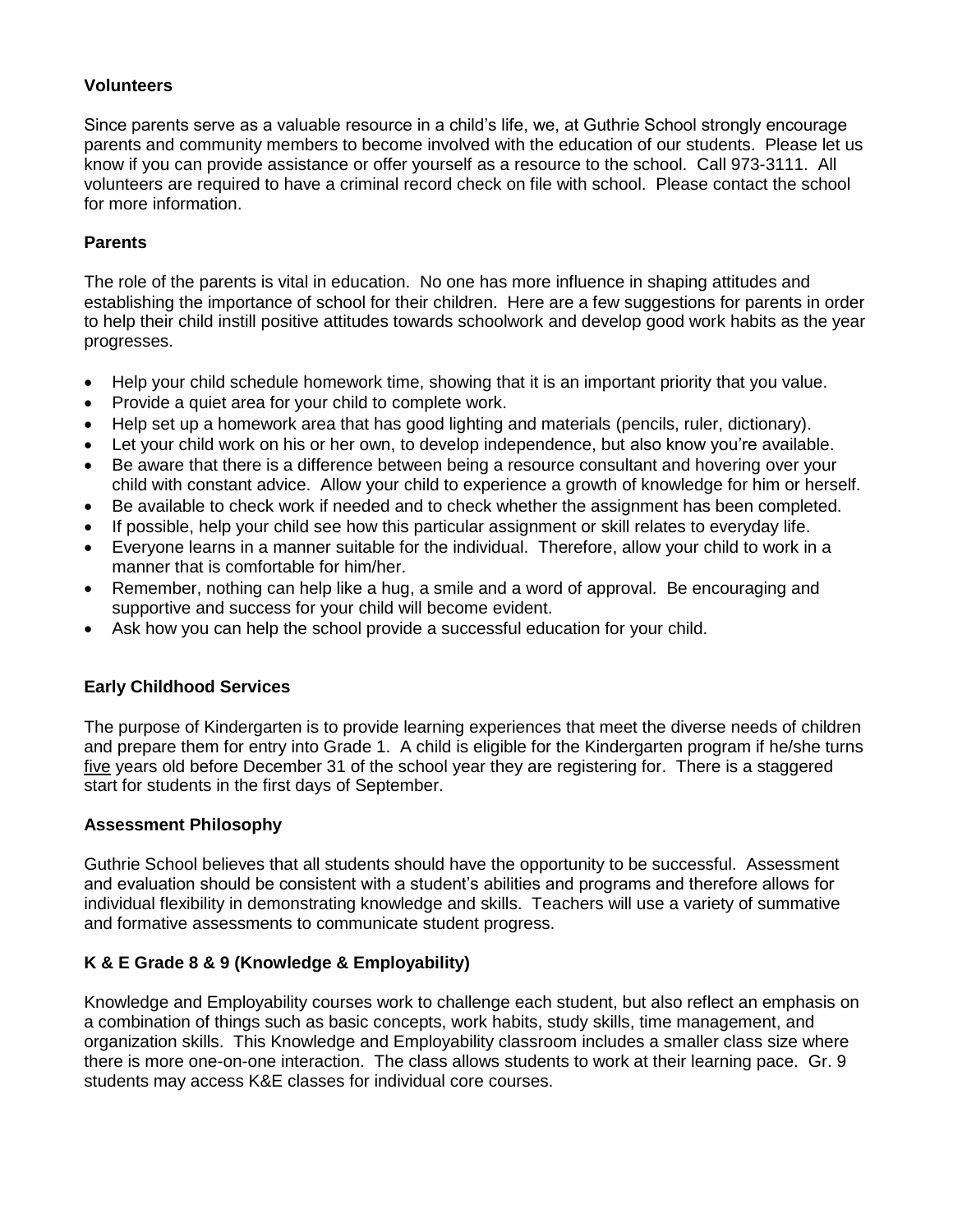# **Awards for Students Grades 1 - 9**

# **Guthrie School Spirit Award**

This award will be given to 3 students from grades 1 – 9 (ALL students to be included but one recipient per division)

Gr. 1-3 teachers will nominate a student from the recipients of the year end Citizenship Awards. Gr. 4-9 teachers are asked to nominate one student from their class, with a written explanation as to why that student was chosen.

The nominated student should be chosen based on a combination of the following:

- Student should exhibit pride in our school
- They should be enthusiastic towards learning and school activities
- They should be cooperative, respectful and eager to help others
- They should have shown some personal growth during the school year

Students who don't necessarily meet all of the above criteria, but who the teacher feels is deserving of nomination, will be considered for the award.

A combination of Guthrie Spirit Committee members will select from these nominations, the 3 students (one from each division) who will be receiving the award.

If by chance someone in this group has been nominated, that person will withdraw from the decision making.

Certificates will be given to all nominees with the 3 "Spirit Award" recipients also receiving keeper trophies.

# **Book Awards**

A book is presented to the most deserving student in each homeroom in Grades  $K - 9$ . The award may be customized to each student's preferences.

Selection of the winners will be made by the staff of each school on the following criteria:

- individual development
- contributes positively to both the classroom and school environment

**Selected** by the homeroom teacher for each class

Presented by the Sturgeon School Division trustee representing Guthrie School.

# **Junior High Awards**

#### **Academic Awards**

**Honours** shall be awarded to a student achieving an average score of 80 to 100% in all four core subjects, passing grade in all others. Final marks and average mark will be rounded to the nearest percent.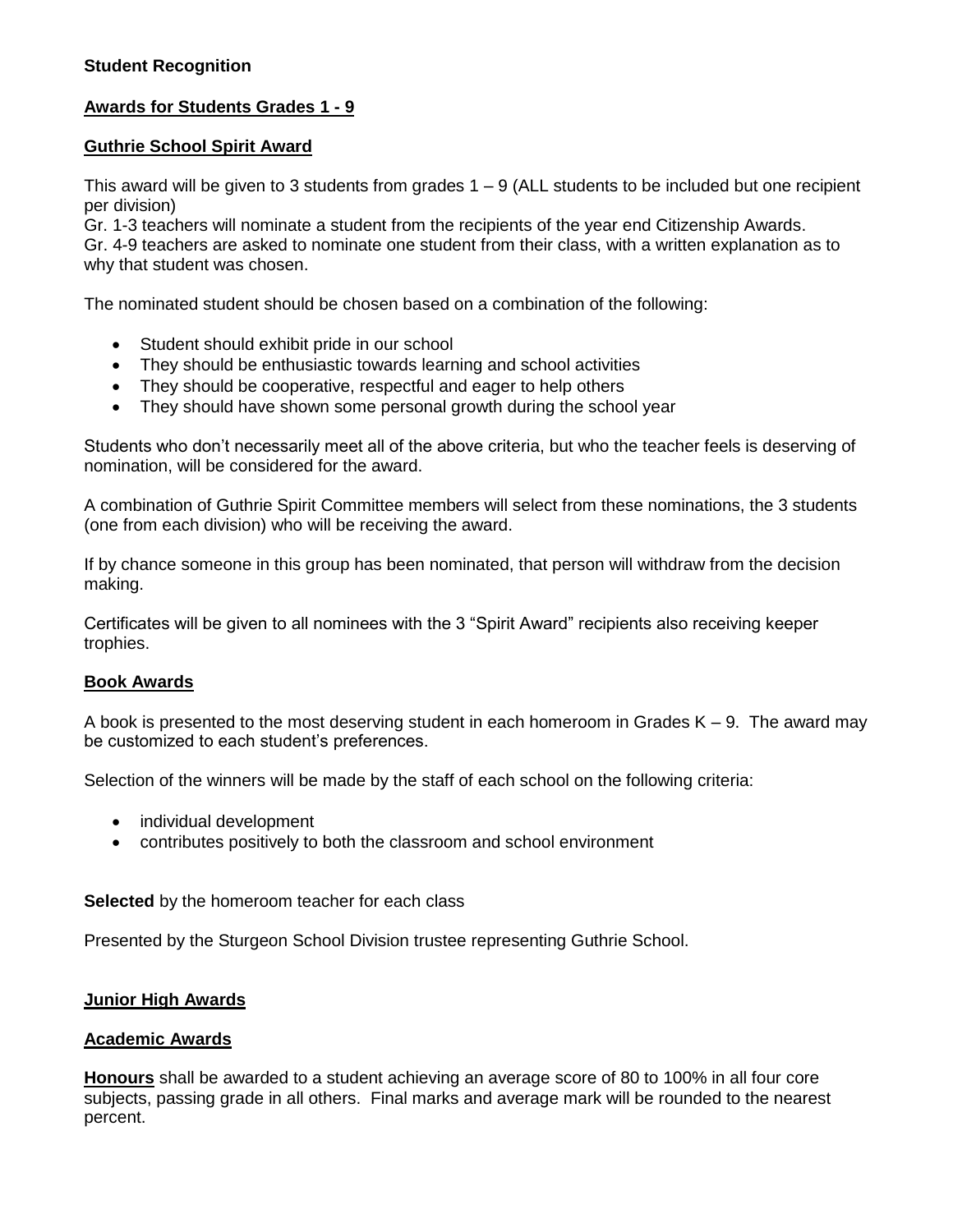**Merit** shall be awarded to student and average score of 75 to 79% in all four core subjects, passing grade in all others. Final marks and average mark will be rounded to the nearest percent.

## **Top Academic Award for Each Grade in Junior High**

This is presented to the student with the highest academic average in the four core subjects (Language Arts, Math, Social, Science).

#### **Garrison Commander's Trophy**

This trophy is awarded to the all-around student in Grade 9 who exemplifies the characteristics of an excellent student in academics, citizenship and extra-curricular activities.

#### **Selected** by Junior High teachers

**Presented** by the Garrison Commander or his designate

#### **Chantel Bouchard Memorial Award**

This trophy is awarded in memory of Chantel Bouchard, a former student killed in a highway accident. The winner of this trophy can be anyone from grade 7 to 9 who exemplifies the following characteristics of a well- rounded student: academics, citizenship and extra-curricular activities.

#### **Selected** by Junior High teachers

**Presented** by Chantel Bouchard's Mother if available

#### **Lynn Brown Library Award**

This student will exemplify an enjoyment of reading, understands the importance of reading skills and demonstrates the many uses that a library can be utilized as.

**Selected** by Junior High teachers

# **Female and Male Athlete of the Year**

A male and female Junior High student who demonstrates athletic ability, sportsmanship and fair play both on teams and in phys. ed. class. The recipient exemplifies leadership, commitment and a desire to compete regardless of the possible outcome of the game.

# **Outstanding Junior High Band Award**

This award is presented to a junior high band member who is a committed student and who makes an overall contribution to the band. The student receiving this award is responsible, reliable and demonstrates a positive attitude. He/She is well prepared, able to play most musical parts and is respectful of others by being kind and helpful. He/She is attentive, professional in rehearsals and concerts and meets practice and theory requirements satisfactorily. He / She is an improving musician (not necessarily the best) who seeks excellence in music.

# **Elementary Academic Awards**

**Honours** shall be awarded to a student achieving an aggregate score of 16 - 20 from the four core subjects, with a minimum grade of 3 or "A" in all courses.

**Merit** shall be awarded to a student achieving an aggregate score of 15 from the four core subjects, with a minimum grade of 3 or "A" in all courses.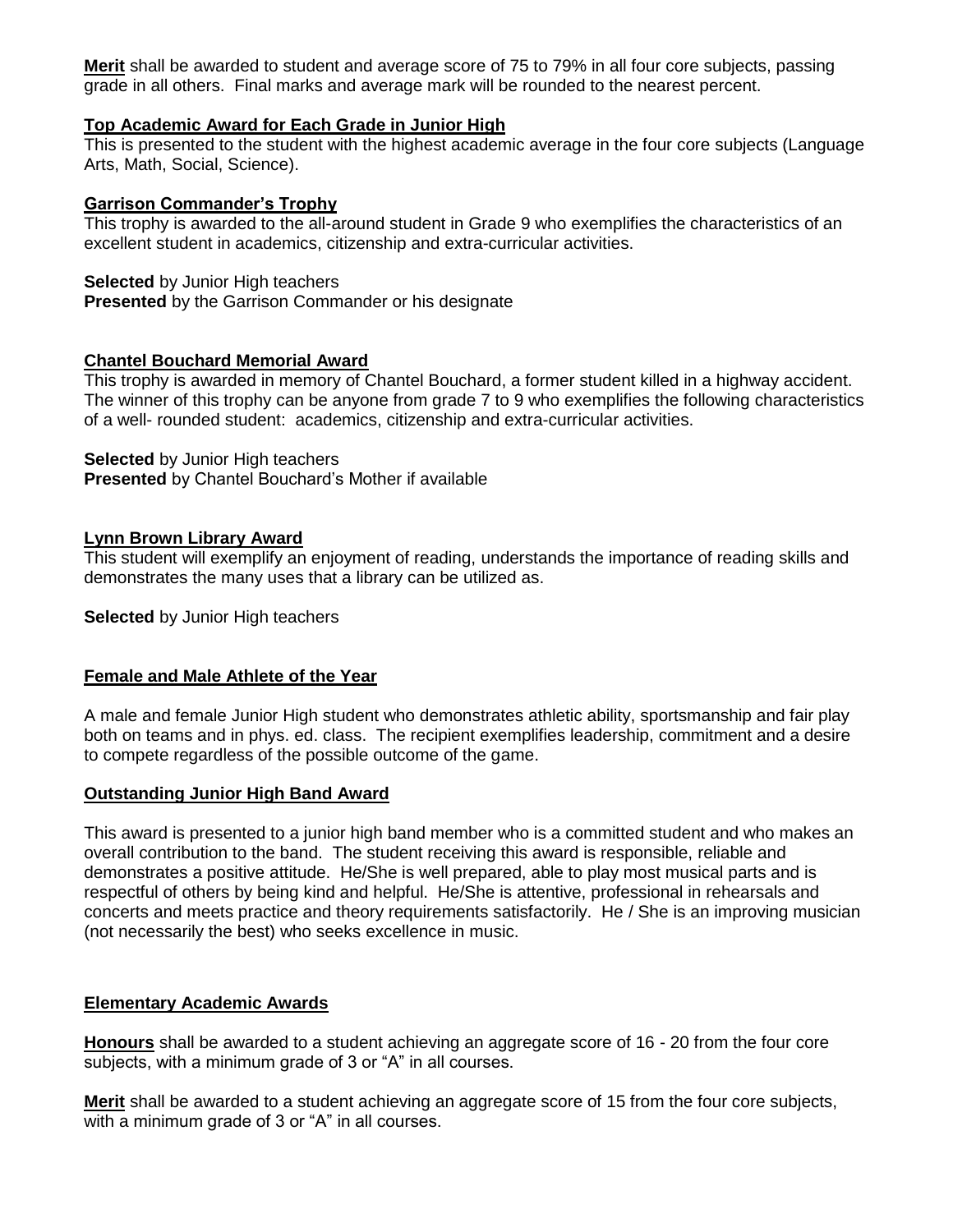# **Top Academic Award for Each Grade in Elementary**

This is presented to the student with the highest academic average in the four core subjects (Language Arts, Math, Social, Science).

## **The Military Police Award**

This award is presented each year to a student in Grade 5 who exemplifies qualities of being an exceptional citizen.

Nomination criteria is:

- Student who supports his / her peers
- Student who cooperates with the teachers
- Student who displays leadership abilities
- Student who is safety conscious
- Student who is a "pillar of the community" at his / her peer level, including
	- 1. being respectful
	- 2. conforming with demands of society
	- 3. personal conduct which reflects favorably on them self and his / her school
	- 4. sets a good example for others
	- 5. active involvement in activities in the community outside of school.

Presented by a Military Police member from the Garrison.

#### **Outstanding Gr. 6 Band Award**

This award is presented to a grade six band member who is a committed student and who makes an overall contribution to the band. The student receiving this award is responsible, reliable and demonstrates a positive attitude. He/She is well prepared, able to play most musical parts and is respectful of others by being kind and helpful. He/She is attentive, professional in rehearsals and concerts and meets practice and theory requirements satisfactorily. He / She is an improving musician (not necessarily the best) who seeks excellence in music.

#### **Choir Award**

This award is presented to a member of the choir consisting of grade three to grade six students who love to sing. This student shows enthusiasm for singing and displays dedication by coming regularly to practices and choir events.

#### **Marc Papineau- Couture Memorial Award**

This trophy shall be awarded to a parent who most exemplifies dedication and involvement based on the following characteristic classroom involvement, field trips, sports, promotion of school.

**Selected** by all teachers at Guthrie School Presented by Linda Papineau Couture (his daughter and former student)

#### **Primary Awards**

**Citizenship –** presented to one student per classroom who follows school and classroom expectations, contributes to a positive classroom climate and is responsible and dependable.

**Hardworker** – presented to one student per classroom who demonstrates an increased responsibility for learning and independence in the learning environment. This student completes assignments, strives for improvement, and exhibits good work habits.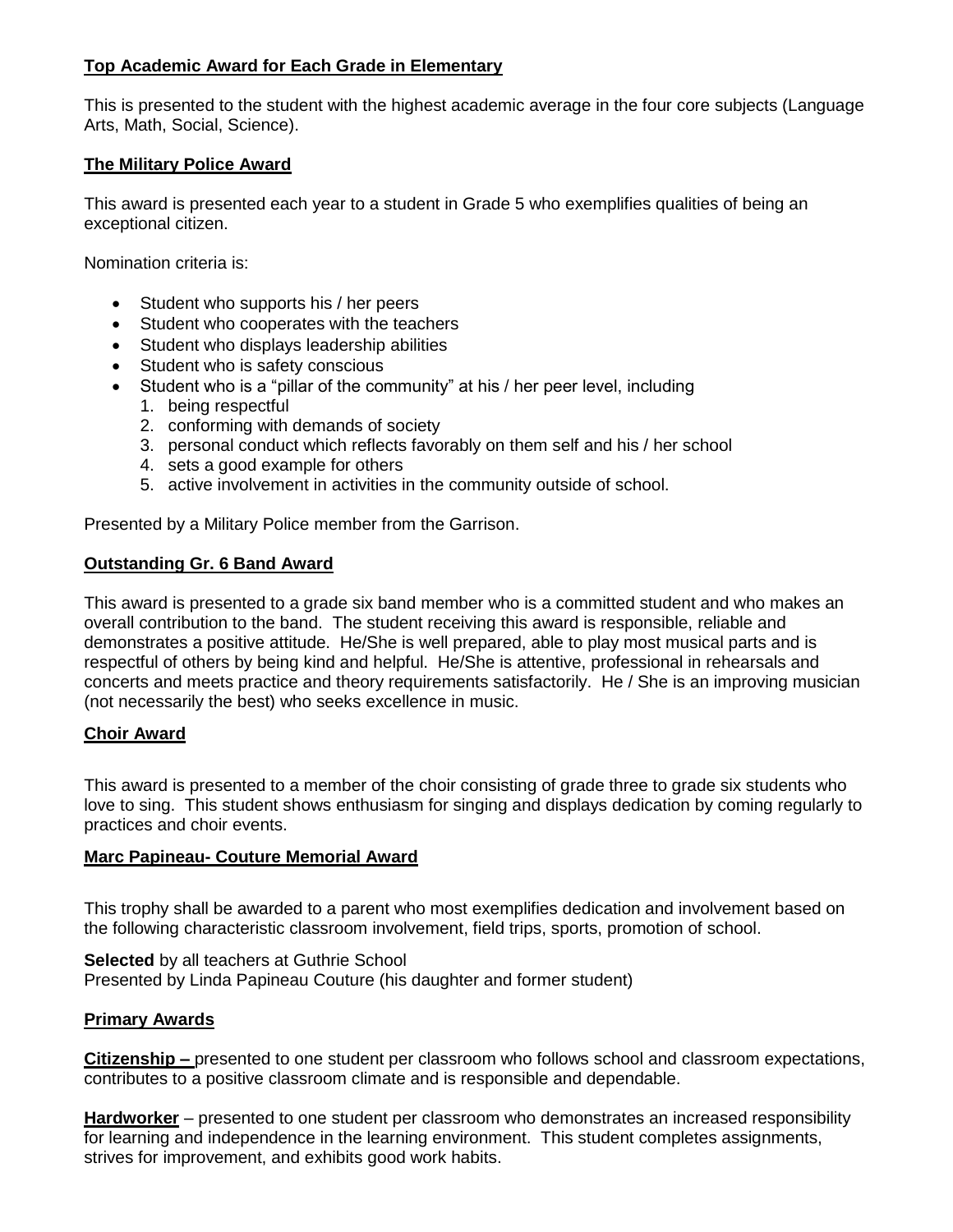**Most Improved Academics** – presented to one student per classroom who shows significant improvement in overall academic performance and demonstrates a strong commitment to improving marks and learning skills.

**Most Improved Personal Growth –** presented to one student per classroom who shows significant growth in self – development and / or personal skills.

**Sportsmanship**- presented to one student per classroom who shows a positive attitude in Physical Education and on the playground. This student works well in team situations, plays by the rules and accepts defeat as well as success.

#### **Intramurals**

Intramurals may be offered to the students, usually during lunch hours. Students who might be reluctant to join school teams are encouraged to participate. The games vary from year to year. The focus is on mass participation with the emphasis placed on increasing our heart-rate and having fun. Activities include dodgeball, floor hockey, and indoor soccer.

#### **Extra Curricular**

Extra curricular activities are offered to the students of Guthrie School allowing them to compete against other schools. Students are challenged to increase their level of skill. Students experience the concepts of team play, fair play, and intrinsic values associated with doing their best in individual events. Extra curricular sports are: Cross Country, Volleyball, Basketball, Badminton, Track and Field, and Running Room Indoor Games.

#### **Positive playground program**

Guthrie School has a Positive Playground Program which is a proactive approach to dealing with behaviors on the playground and in school, with an emphasis on social skills, fitness and FUN! Guthrie School invites students from grades 6 and up who are interested to become positive playground volunteers. Under the direction of staff these volunteers learn new skills by acting as leaders on the playground. They teach and play cooperative games to their peers.

#### **Counseling**

Guthrie has an in school counselor who provides short term individual and group counseling. The counselor is also involved in special education placement and programs, and provides psychological/academic assessments for individual children.

#### **Bicycles/Scooters/Skateboards/Rollerblades**

The school assumes no responsibility for lost or damaged bicycles, scooters, skateboards or rollerblades. If students take their bicycle to school, they are to be placed in the bicycle racks and must be locked. For safety reasons bicycles, scooters, skateboards and rollerblades are to be parked as soon as possible once students are on school grounds. Everyone is asked to walk their bicycles on school grounds.

#### **Lost and Found/Personal Property**

The school is not responsible for the personal property of students. We request that items of clothing be identified with the child's name. Lost articles are placed in the "lost and found" box by the front entrance.

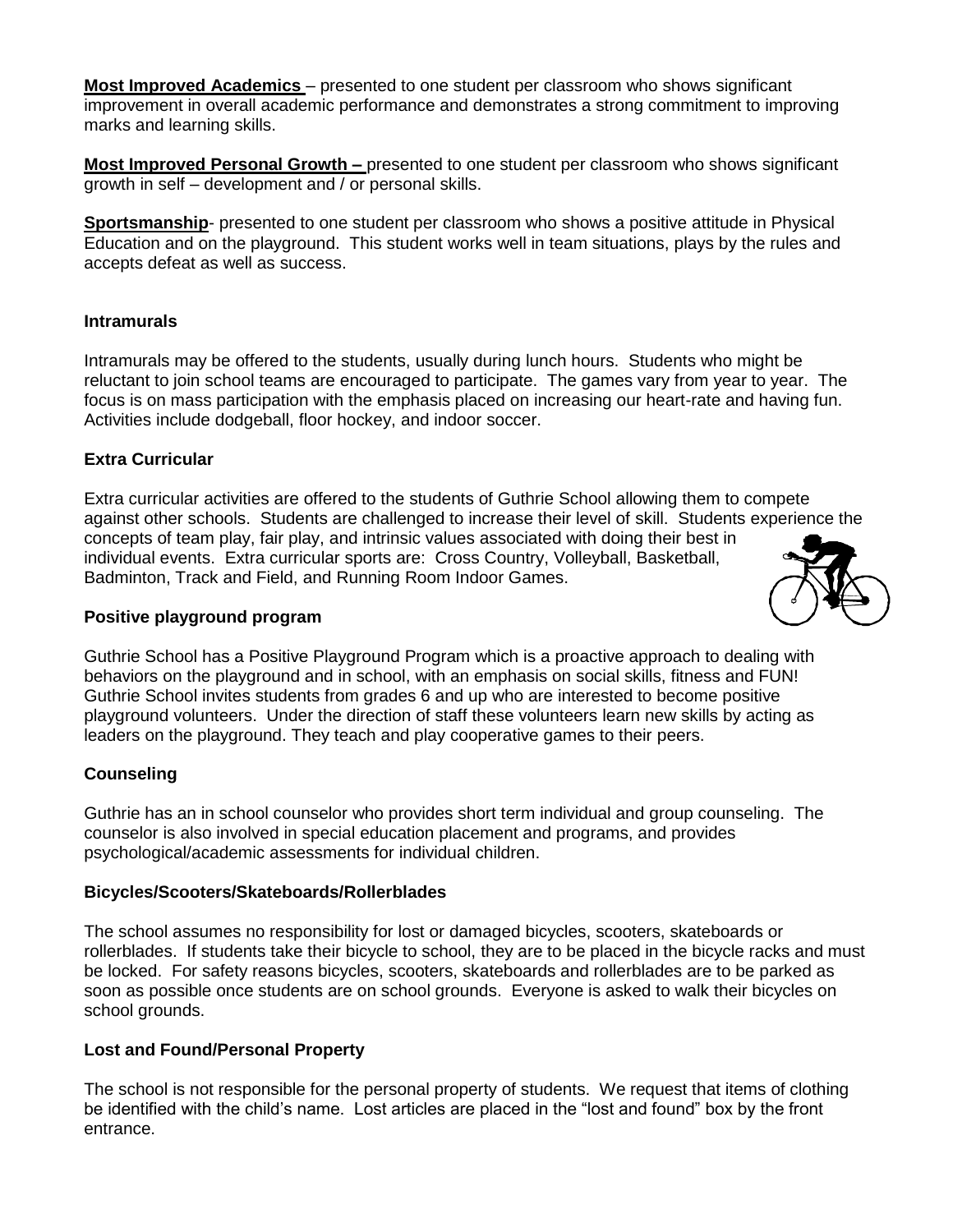# **Absenteeism**

If a student misses a class, it is a responsibility as a student to do the following:

- find out what work was missed
- complete the missed work
- hand in the missed work to be marked
- if you miss a lab or an assignment, it is your responsibility to make up the lab or the assignment
- missed tests or quizzes will be written on return to the class after an absence. Extenuating circumstances need to be communicated to the instructor.

## **Attendance**

Success at school is increased through regular, punctual attendance. However, we realize that there may be times when appointments necessitate the student's absence during school times or when illness or unforeseen events occur. During these times we ask that students either have a note explaining their absences or that parents/guardians contact the school by telephone. The school absentee phone check will be utilized if parents have not excused their child/children.

Students are not allowed to leave the school grounds during instructional hours except with parents. For the safety of our students pick up by others is allowed only with a note from parents. This includes field trips and after school events.

Students who regularly leave the school grounds for lunch we ask that parents supply a note to the office to ensure communication and the safety of students.

Parents are reminded that a sign-in/out register in the office must be completed when students arrive late or leave the school during regular school hours. Please inform homeroom teachers in advance if possible.

If students miss school regularly, attendance letters will be sent home and case conferences set up as needed.

# **Guthrie Dress Code Policy**

Guthrie school strives to help our students become productive citizens at school, high school and or post- secondary schooling or the work force. As a result students are expected to dress appropriately for a school / work setting.

- Footwear must be worn at all times within the school.
- Students must not wear clothing/ accessories that are offensive or depict illicit/ immoral behavior
- Students must wear clothing that covers their back, chest and midriff and is appropriate to the work setting.
- Shorts and skirts must be appropriate for a work setting.
- No attire that results in exposed undergarments.
- Make-up must be appropriate for a school/work setting.
- Hats are not worn except for special circumstances

The final determination about modesty and/or appropriateness of dress lies with the school staff. Students who are dressed inappropriately will be asked to change, if they do not have a change of clothes parents will be contacted to pick up their child in extreme situations.

Students are expected to wear shoes with a rubber sole that will not mark the floor. **All students must have a pair of indoor and outdoor shoes.** All students are asked to remove outdoor footwear and place them in the racks provided.